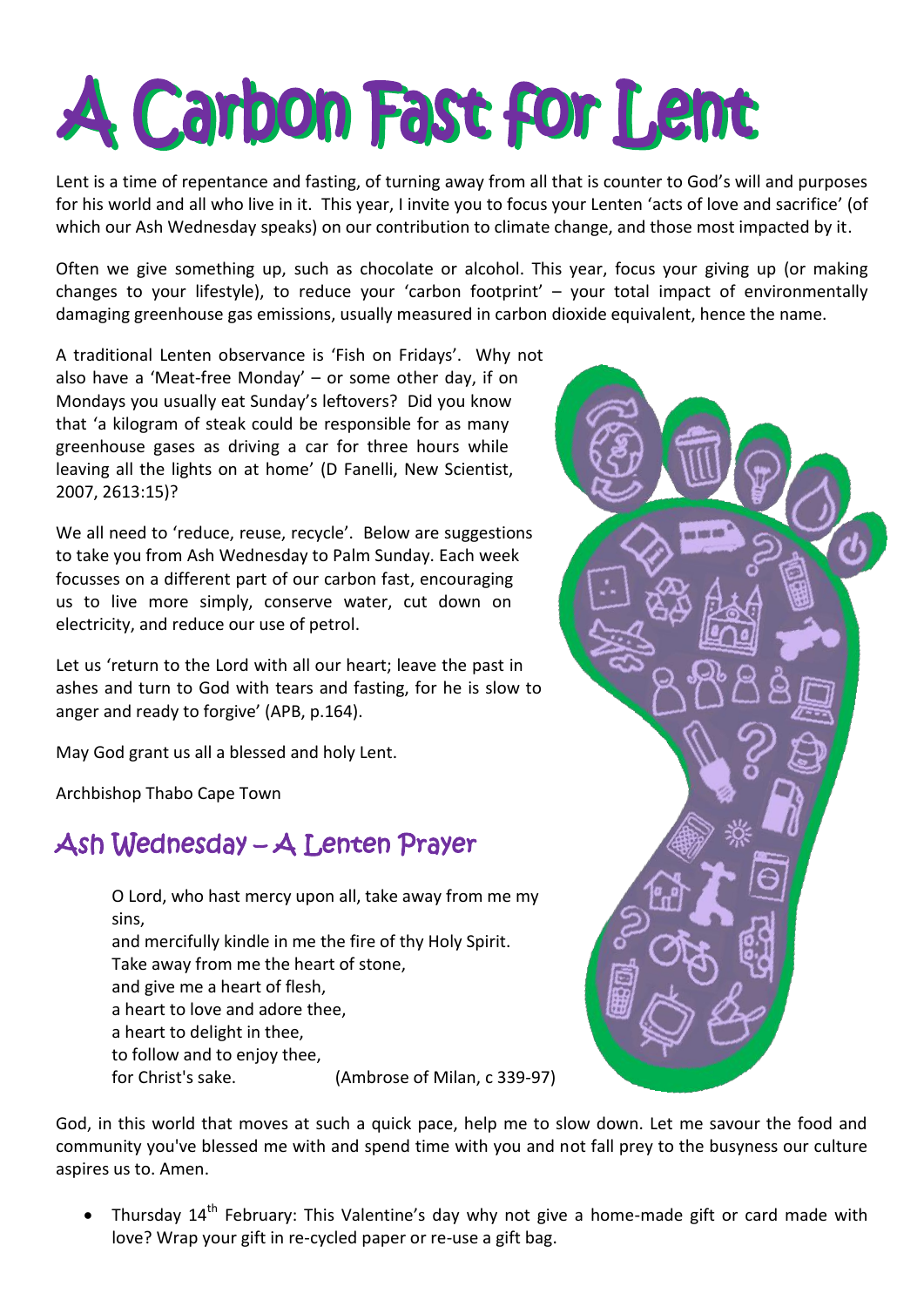- Friday 15<sup>th</sup> February: More than 150 billion litres of bottled water are sold worldwide every year. This contributes significantly to landfill and transport emissions. Say no to bottled water today and drink tap water - buy a refillable washable bottle to use instead. Serve fish today!
- Saturday 16<sup>th</sup> February : Snub plastic bags. Get into the habit of taking your rucksack to the supermarket or go retro with a trolley. Ask your supermarket to remove unnecessary packaging.

## First Week of Lent-Live more simply so that others may simply live

#### Reading for the week:

Colossians 3:12: Therefore, as God's chosen people, holy and dearly loved, clothe yourselves with compassion, kindness, humility, gentleness and patience

#### Prayer for the week

Lord, give me a heart for your people already affected by climate change around the world. Help me to understand their needs and do my part to reduce their suffering, through lifestyle choices and political action.

## Actions for the first week of Lent: Reduce, re-use, recycle

- **Sunday 17<sup>th</sup> of February**: Compost. Put the nutrients from food waste back into the soil not into  $\bullet$ a methane-emitting landfill.
- Monday  $18^{th}$  February: Re-use an item you would have thrown away whether that's jam jars, envelopes or ice-cream containers. Choose a vegetarian dish for today.
- Tuesday 19<sup>th</sup> February: Avoid buying products that have lots of packaging. Choose loose products and buy refillable containers where possible.
- Wednesday 20<sup>th</sup> February: Go through your clothes cupboard and give away any unused clothing you haven't worn for more than a year
- Thursday 21<sup>st</sup> February: Organise recycling at your church or office
- Friday 22<sup>nd</sup> February: Make do and mend. Do you have clothes you could wear longer if you gave them a little TLC? Spend some time doing some sewing and mending. Eat fish today!
- Saturdav 23<sup>rd</sup> February: When you do your grocery shopping, buy simple foods and purchase some items to give away to those in need.

## Second week of Lent: Water the source of life

#### Prayer for the week:

Father, thank you for providing us with plentiful water to drink and meeting all our basic needs. Help us not to take any blessing for granted, but instead be faithful stewards of your earth's resources. As we make changes that may be inconvenient, we draw from your well of living water that never runs dry, and remember that everything we have comes from you.

#### Reading for the week

#### Psalm 104:10-13

He makes springs pour water into the ravines; it flows between the mountains. They give water to all the beasts of the field; the wild donkeys quench their thirst. The birds of the air nest by the waters; they sing among the branches. He waters the mountains from his upper chambers; the earth is satisfied by the fruit of his work.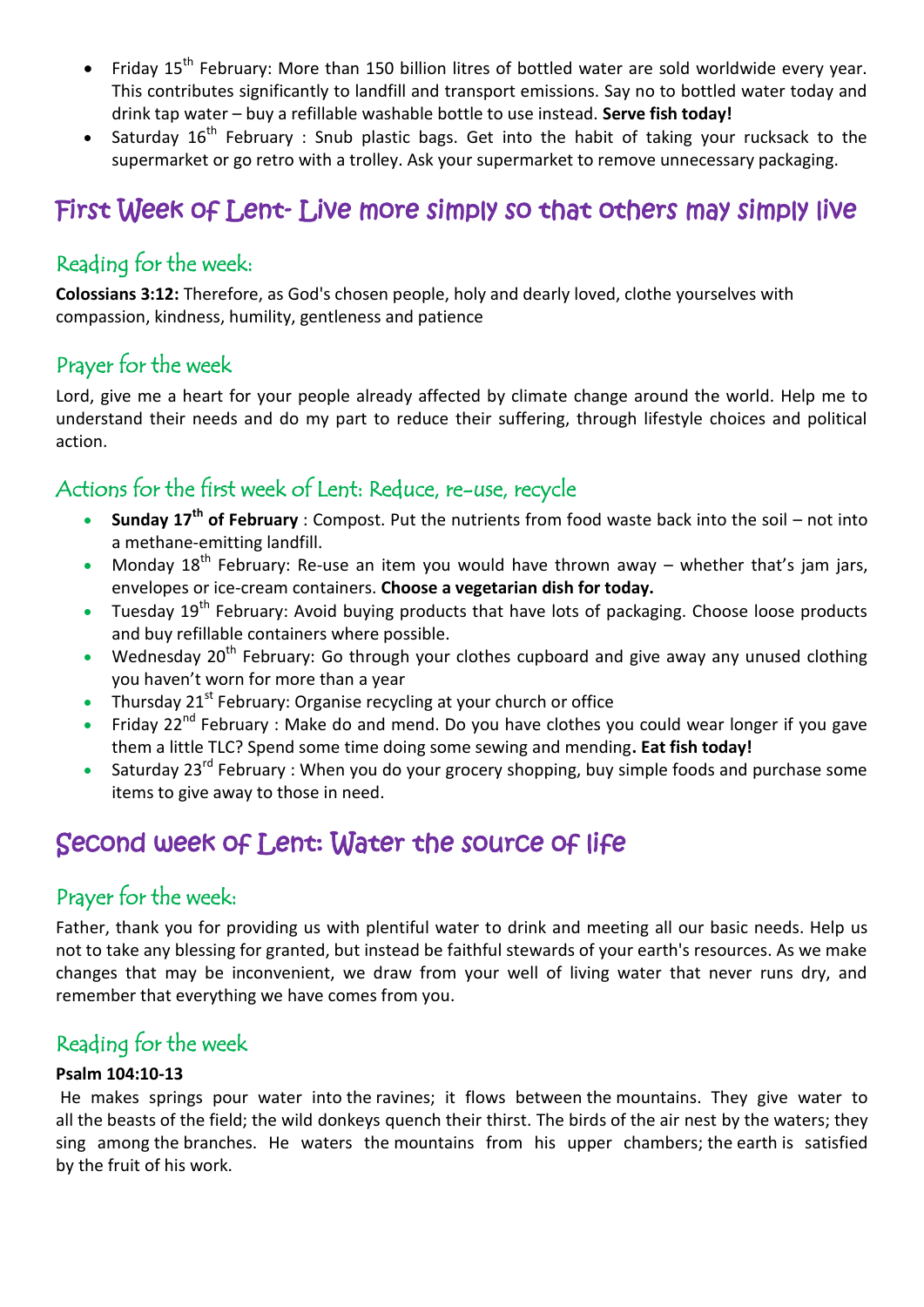### Actions for the week: focussing on water

- **Sunday 24<sup>th</sup> February**: Turn the tap off when washing and brushing your teeth
- Monday  $25<sup>th</sup>$  February: Find out where the water comes from that is used for baptism at your church. Consider getting involved in cleaning that river. Meat-free Monday!
- Tuesday  $26^{th}$  February :Mend any dripping taps at church and the home
- Wednesday 27<sup>th</sup> February: Take a shower instead of a bath: you'll heat and use less water.
- Thursday 28<sup>th</sup> February: Check your flush. Fill a two liter bottle with water and put it in your cistern to reduce water flow. Or consider installing a two way flush system.
- Friday 1<sup>st</sup> of March: Only fill your kettle with as much water as you need. **Eat fish today!**
- Saturday 2<sup>nd</sup> of March: If you need to add cold water when you fill the sink or run a bath, then your hot water thermostat is too high  $-$  try setting it at 55 degrees.

## Third week of Lent: The reality of climate change

#### Prayer for the week

Father, thank you for being a God who searches out the poor and vulnerable. Help me to put a face to climate change, so that it is not just an issue, but it's about a person who You created. Remind me of these people impacted by climate change whenever I feel unmotivated to make changes in my life.

#### Reading for the week

#### **Isaiah 24:4-6**

The earth dries up and withers, the world languishes and withers, the exalted of the earth languish. The earth is defiled by its people; they have disobeyed the laws, violated the statutes and broken the everlasting covenant. Therefore a curse consumes the earth; its people must bear their guilt. Therefore earth's inhabitants are burned up, and very few are left.

#### Actions for the week  $-$  focussing on electricity

- Sunday 3<sup>rd</sup> of March :Say goodbye to standby. Check that all electrical equipment is switched off when not in use. The TV alone will save a hefty 20kg of carbon dioxide per year.
- Monday 4<sup>th</sup> of March: Replace your missing bulb with an energy-saving light-bulb. Over its lifetime, you will save 60kg of carbon dioxide per year. Meat-free Monday!
- Tuesday  $5<sup>th</sup>$  of March: Have a discussion with your family about installing a solar water heater
- Wednesday  $6<sup>th</sup>$  of March: Unplug your mobile phone charger: it uses electricity even when it's not charging.
- Thursday  $7<sup>th</sup>$  of March: Switch off lights as you leave the room.
- Friday  $8<sup>th</sup>$  of March : when you replace old electrical appliances look out for energy-efficient models, they could save a third of the energy.
- Saturday 9th of March: Only run your washing machine when you have a full load.

## Fourth week of Lent: tread lightly

#### Prayer for the week :

Lord, teach us how to leave more than carbon footprints behind us; teach us how our daily choices and actions can be a part of your eternal interaction with the world. We want out imprints to make you proud, not sad.

#### Reading for the week

Rev 22:2 'The leaves of the tree are for the healing of the nations'.